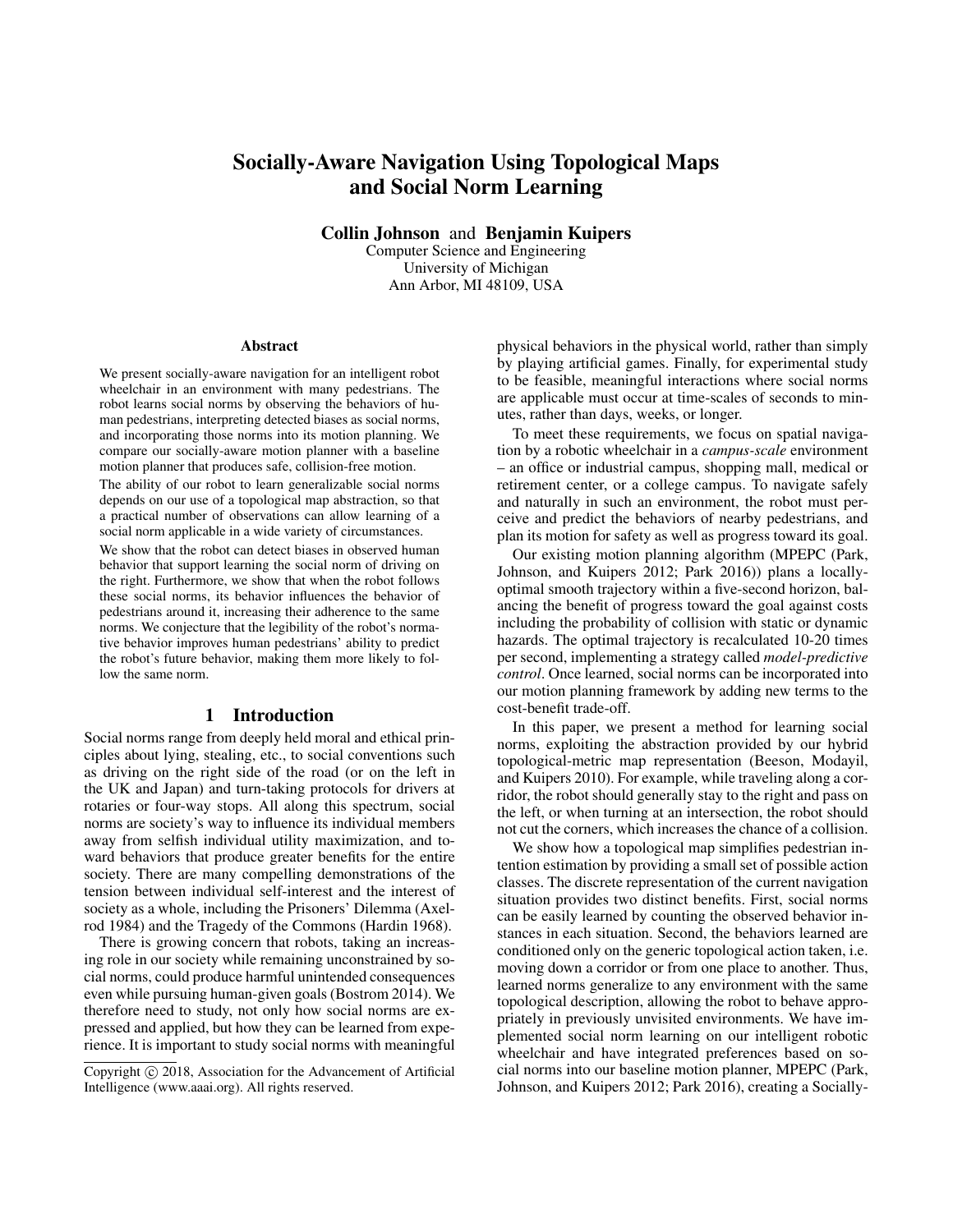

Figure 1: The robot encounters an oncoming pedestrian moving toward it on the right side of a corridor (a). By following the social norm of staying right, the robot implicitly signals to the pedestrian to move to the robot's left to pass (b). While this interaction occurs, a second pedestrian appears moving along the left wall.

Aware version (SA-MPEPC), which allows our wheelchair to move more naturally through everyday environments.

After discussing related work in Section 2, we describe the representation of topological intentions in Section 3. Section 4 describes how social norms are learned, and Section 5 describes how they are used for motion planning in SA-MPEPC. Section 6 presents our evaluation and its results.

# 2 Related Work

Improvements in mapping, localization, and control are enabling robots to the leave confines of the lab and operate in real-world, dynamic environments. This shift in operating environments has led to increasing interest in *sociallyaware navigation*, where a robot considers additional factors beyond the traditional measures of safety and efficiency in deciding how to move through the world. As noted in a review of the field (Kruse et al. 2013), most of these additional performance measures are drawn from social science research into proxemics (measures of interpersonal distance) (Hall 1966) and social norms (accepted cultural behaviors for a variety of situations) (Lapinski and Rimal 2005). A recent study in (Zanlungo, Ikeda, and Kanda 2012) provides experimental evidence for the commonly acknowledged social norm of moving along the right (or left) of a corridor, even when not interacting with other pedestrians.

The importance of social awareness for improving human comfort in the proximity of robots has been established by a number of studies (Shiomi et al. 2014; Lasota and Shah 2015; Joosse et al. 2013; Pacchierotti, Christensen, and Jensfelt 2006). However, because social norms are so loosely-specified and culture-dependent, the most successful approach for making a robot understand and follow social norms is to learn them from observing people's behavior in a variety of social situations. Most relevant to our work are approaches that learn spatial navigation behaviors in the environment.

(Chung and Huang 2010; 2012) present the Spatial Behavior Cognition Model (SBCM) that divides the navigation problem into General (GSE) and Specific Spatial Effects (SSE). GSEs define a similar set of metrics to MPEPC, whereby costs are associated with static and dynamic obstacles, as well as actions. SSEs are environment-specific features that influence pedestrian behaviors, learned using a histogram of pedestrian motion in the environment. Unlike SSEs however, the responses learned by our approach generalize to any environment with a structure that can be represented as a topological map.

(Kim and Pineau 2016) use Inverse Reinforcement Learning to learn a cost function associated with navigation actions to navigate a smart wheelchair around dynamic obstacles. However, their approach is limited by choice of sensors and thus unable to generalize to fully autonomous motion. Additionally, they only learn passing behaviors and default to the shortest path to the goal otherwise. An alternate approach in (Dondrup et al. 2015) creates a qualitative description of a passing interaction and learns state transition probabilities for how the passing action should be performed. Their approach focus on passing behaviors between a single person and robot, which limits the applicability of their method to more complex scenarios. More complex passing behaviors are learned in (Chen et al. 2017) using deep reinforcement learning. They achieve impressive performance in learning norms for passing pedestrians and navigating in a busy real-world environment, but they also focus on solely on passing behaviors and otherwise optimize for time efficiency.

# 3 Situations for Topological Navigation

Our map representation is based on the Hybrid Spatial Semantic Hierarchy (HSSH) (Beeson, Modayil, and Kuipers 2010), where a topological map consists of a set of discrete, non-overlapping areas (places and paths). *Gateways* define the boundary between adjacent areas and are simple line segments whose endpoints are static obstacles in the environment.

Navigation through such a topological map can be described using two actions: traveling along a path or transitioning from one area to another. When traveling along a path, an agent moves towards the place at one of the ends, which we refer to as  $p^+$  or  $p^-$ . When transitioning between areas, an agent crosses a gateway g separating them.

When executing these actions, an agent may encounter crowded intersections or empty hallways. It might need to give way to an oncoming pedestrian or follow a pedestrian through a corridor. We formalize these different scenarios using the concept of a *situation*.

A *situation*,  $S_t = \langle M, X_t, O_t, \alpha_t \rangle$ , describes the robot's navigation in terms of the environment's topological and metric map  $M$ , the robot's current pose and topological location  $X_t$ , the observed pedestrians  $O_t$  near the robot, and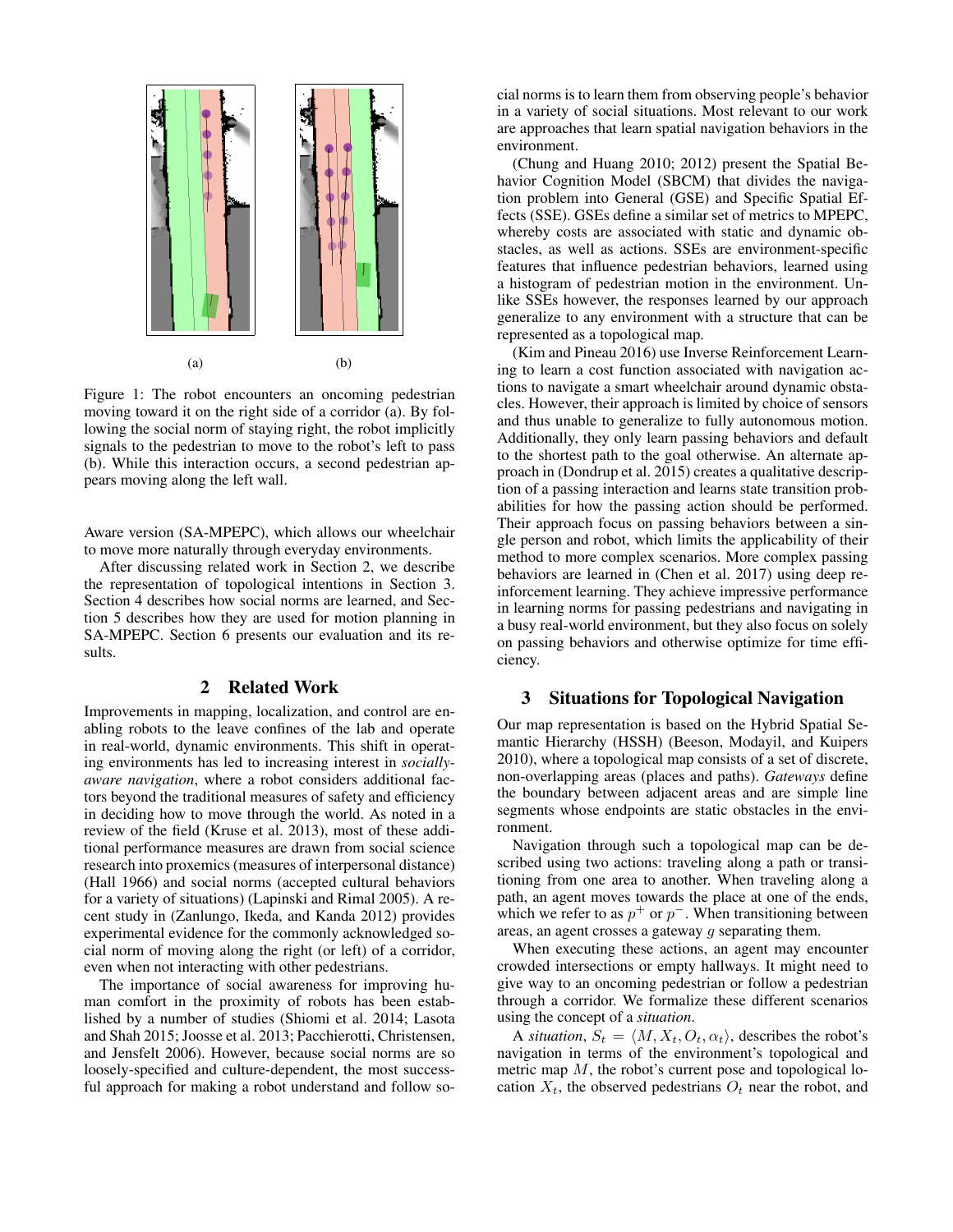the current topological action being executed  $\alpha_t \in {\Psi, \Delta},$ where  $\Psi$  is a path travel action and  $\Delta$  is a transition action.

We describe each pedestrian's state  $o \in O_t$  based on the set of possible actions for its topological location. For a motion along a path ( $\alpha = \Psi$ ), a pedestrian is either moving towards the place at one of the ends, which we refer to as  $p^{+}$  or  $p^{-}$ , depending on whether the pedestrian is moving in the same  $(+)$  or opposite  $(-)$  direction as the agent. When transitioning to a new area ( $\alpha = \Delta$ ), the pedestrian is either crossing in the same  $(g^+)$  or opposite  $(g^-)$  direction as the agent. The topological action is estimated by adapting BH-MIP (Ferrer and Sanfeliu 2014) to estimating goals based on gateways rather than single points in the environment.

#### 4 Learning Navigation Social Norms

A social norm describes the expected behavior of an agent in the environment when faced with a social situation. However, social norms are loosely defined, so a variety of people following the same social norm, like moving along the right side of a corridor, are likely to exhibit a range of behaviors. To account for the variation in behaviors, we represent a social norm as a probability distribution over possible behaviors, which can be learned by observing how pedestrians behave when responding to various situations.

Formally, we learn probability distributions across possible robot poses  $\bar{x}_t$ , given a navigation situation  $S_t$ :

$$
p(\bar{x}_t|S_t) = p(\bar{x}_t|M, X_t, O_t, \alpha_t)
$$
\n(1)

$$
\approx p(\bar{x}_t|O_t,\alpha_t) \tag{2}
$$

We can approximate the complete distribution in  $(1)$ , which depends on the robot's location  $X_t$  in a particular map  $M$ , using a more general situation description that depends only on agent states  $O_t$  and the current action  $\alpha_t$  (2). By ignoring conditioning on the robot's specific state within a map, we learn a distribution that describes social norms for topological actions in any environment, even previously unexplored environments. However, if the robot continually operates within a single environment, (2) can be used as a prior for learning the more complex distribution in (1), which allows the robot's behavior within known environments to be refined over time to account for local variations in how people interact.

Our approach learns two related social norms. The first norm is a preference for the robot's lateral position while traveling longitudinally along a path. The other norm describes where the robot should cross a gateway when transitioning from one area to another. Therefore,  $\bar{x}_t$  in (1) describes either the robot's position along the line orthogonal a path segment's axis or its position along a gateway boundary.

To ensure the learned model generalizes to new environments, we normalize  $\bar{x}_t$  to the range [0, 1]. In this range, 0 is the location of the left wall relative to the nominal direction of motion. Therefore, the left side of a corridor or gateway relative to the center has distance in the range  $[0, 0.5)$  and the right side range is  $(0.5, 1]$ .

We then divide  $\bar{x}_t$  into N bins of equal size. By discretizing the normalized range for  $\bar{x}_t$ , (1) becomes a simple discrete distribution, whose entire state space can be easily enumerated. We estimate the parameters of this distribution by observing other agents' responses to situations in the environment, incrementing the bin that corresponds to their position, and then normalizing over the total number of observations.

#### 4.1 Learning Norms for Path Segments

When navigating a path segment,  $p(\bar{x}_t|O_t, \alpha_t = \Psi)$  is a distribution across the robot's lateral position along the path segment, where  $\Psi$  is the action that takes the robot from one end of the path segment to the other. We estimate  $p(\bar{x}_t|O_t, \alpha_t = \Psi)$  by considering a simpler case first, where we ignore other agents in the environment, thus estimating  $p(\bar{x}_t|\alpha_t = \Psi).$ 

To estimate  $p(\bar{x}_t|\alpha_t = \Psi)$ , we observe other agents in the environment. For agents traveling through the environment, we can directly observe  $\bar{x}_t$  and count the number of instances of their position being in a bin  $n \in \bar{x}_t$ . Dividing by the total number of observation yields the probability distribution  $p(\bar{x}_t|\alpha_t = \Psi)$ .

In the more general case, we must consider how agents interact with one another. While the state for an agent's action  $\alpha_t$  is simple, interactions amongst agents can be complex. In our representation, each agent can be in one of  $N$  lateral positions with a state of  $+$  or  $-$ , depending on their motion relative to the robot. For an environment with  $K$  objects, there are  $(2N)^K$  possible states.

Rather than attempting to directly learn a distribution across this potentially huge state space, we create a simplified representation of the situation and learn a new distribution:

$$
p(\bar{x}_t|O_t, \alpha_t = \Psi) \approx p(\bar{x}_t|L_t, \alpha_t = \Psi)
$$
\n(3)

The simplified situation  $L_t$  divides the path segment laterally into L bins. Each bin has one of three states:  $\{+, -, \emptyset\}$ , which indicates if that bin is empty  $(\emptyset)$  or is occupied by an agent moving in the direction  $({+, -})$ .

To compute  $L_t$ , each bin  $l \in L$  is matched with the nearest agent occupying the lateral position of the bin in the direction the robot is heading. The state is assigned to  $(\{+, -\})$ based on the estimated goal, or  $(\emptyset)$  if no object occupies the bin.

When learning  $p(\bar{x}_t|L_t, \alpha_t)$ , we can use the same basic counting approach as when learning  $p(\bar{x}_t|\alpha_t)$ . We create a description of the situation  $L_t$  for each pedestrian. In this description, the robot is included as an agent that can occupy one of the bins in  $L_t$ . However, we must compute a different description of the situation  $L_t$  for each pedestrian because they each have a different perspective. For example, in Fig. 1 with  $L = 2$ , the situation for the top right pedestrian is  $L_t =$  ${-, +}$ , whereas the situation for the top left pedestrian is  $L_t = \{-,\emptyset\}.$ 

## 4.2 Learning Norms for Transitions

Motion through from one area to another occurs by crossing the gateway between the areas. The relevant position  $\bar{x}_t$  for this action is where to cross the gateway boundary. Like the norm for path segments, we can learn this distribution by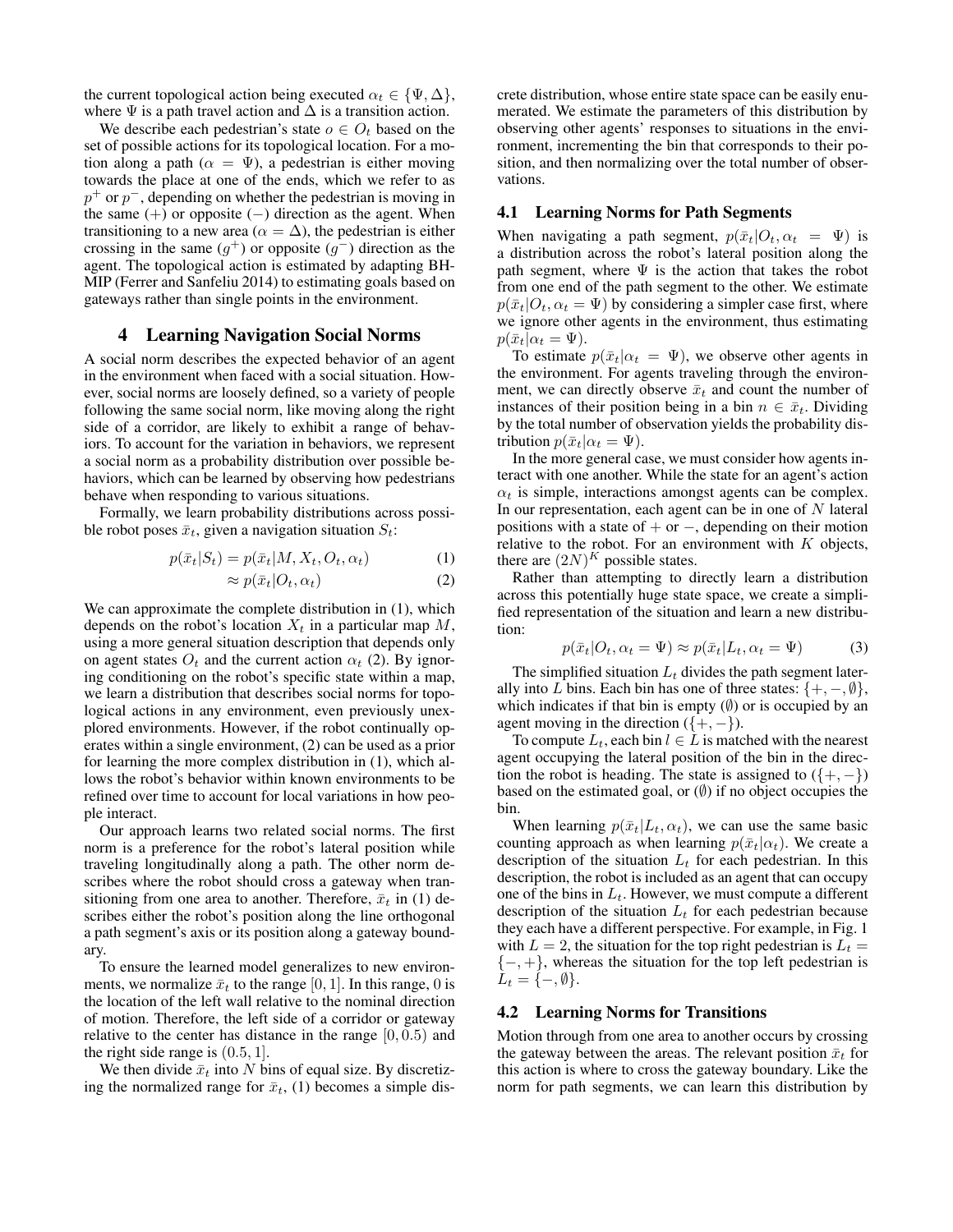observing an agent's position whenever it crosses a gateway boundary.

As with path travel, we first learn the simplified distribution  $p(\bar{x}_t|\alpha_t = \Delta)$  by ignoring other agents. We use a simple discrete distribution to represent  $p(\bar{x}_t|\alpha_t = \Delta)$ , which we estimate by measuring where each agent crosses a gateway in the environment and incrementing that the count of that bin, then normalizing over all measurements.

The distribution  $p(\bar{x}_t|O_t, \alpha_t)$  represents more complex interactions amongst agents as they move from one area to another via a gateway. For this distribution, we consider only the subset of agents  $P_t \subseteq O_t$  whose estimated action is to move across a gateway in the opposite of the robot:

$$
p(\bar{x}_t|O_t, \alpha_t = \Delta) \approx p(\bar{x}_t|P_t, \alpha_t = \Delta)
$$
 (4)

For example, if the robot is entering a place through some gateway  $q$ , we consider all agents who are leaving the place through that same gateway. We condition the social distribution on  $|P_t|$ . Thus, we estimate the distributions for each value of  $|P_t|$  experienced by the robot during training using the same counting approach as with  $p(\bar{x}_t|\alpha_t)$ .

## 5 Socially-Aware MPEPC

MPEPC generates plans at a fixed time horizon  $T_H$  with an update rate of 5Hz. Each planning cycle computes the best robot trajectory for the next  $T_H$  seconds which requires estimating the future trajectory of all dynamic objects around the robot for the next  $T_H$  seconds as well. The best trajectory is computed by optimizing the progress towards the goal, as defined by a navigation function, weighted by the probability of safe motion.

We integrate the above goal prediction and social norm behaviors with MPEPC to create a new socially-aware MPEPC (SA-MPEPC) by defining a cost map for the learned norms from Section 4 to integrate them into the navigation function used for defining progress through the environment to bias the robot's decision making towards obeying social norms.

In the existing MPEPC implementation (Park 2016), the robot's navigation function is computed using the wavefront algorithm defined by Konolige (Konolige 2000). The wavefront grows from the goal position outward using 8-way connectivity. Each cell in free space contains the distance to the goal, thereby defining a gradient that can be followed to reach the goal. Walls are marked as infinite distance.

The navigation function used by MPEPC is computed using a combination of the distance to the goal and a cost function. In many applications, including MPEPC, cost is a function of the distance to obstacles. By ensuring the navigation function is infinite in collision states for the robot, the gradient of the navigation function will always lead the robot on a collision-free path to the goal.

We integrate the learned social norms into MPEPC by introducing an additive *social cost* into the cost function for computing the navigation function for each free cell in the occupancy grid:

$$
C_{cell} = C_{obst} + C_{social} \tag{5}
$$



Figure 2: Examples of cost maps used to define the social norm navigation function. The cost map in (a) is for the robot making a right turn from the horizontal corridor to the vertical corridor. Note that the cost is different when navigating through the intersection because the cost is based on the transition norm rather than the path norm. In (b), the cost map is for executing a left turn at the same interaction. The high-cost and low-cost regions are reversed since the learned norm is to stay to the right.

The cost associated with being near an obstacle  $C_{obst}$  is an exponential function of the distance to the obstacle:

$$
C_{obst} = \begin{cases} 0 & \text{if } d_{obst} \ge D_{max} \\ \alpha \left( \frac{D_{max} - d_{obst}}{D_{max}} \right)^{\beta} & \text{if } d_{obst} < D_{max} \end{cases}
$$
 (6)

Both social norms in Section 4 are probability distributions over the robot's lateral position when moving along a path segment or across a gateway, where the robot should prefer moving through high-probability regions. The cost of being in a particular position is proportional to the learned probability of not being in a particular position:

$$
C_{social} = \begin{cases} k_3/(1 - p(d_{norm}|P_t, \alpha_t)) & \text{if } \alpha_t = G\\ k_3/(1 - p(d_{norm}|L_t, \alpha_t)) & \text{if } \alpha_t = \Psi \end{cases}
$$
 (7)

where  $\sigma$  is an adjustable weight.

In our implementation, we use the Voronoi skeleton to compute  $d_{norm}$ . There are typically multiple branches of the Voronoi skeleton. We select the branches of interest by finding the shortest path along the skeleton between the entry and exit gateways. Only the skeleton cells along this shortest path are used for computing  $d_{norm}$ .

The normalized distance relative to the left wall for a cell in the map is  $d_{norm} = d_{obst}/(2d_{skel})$  when the skeleton is to the right of the cell. When the skeleton is to the left of the cell,  $d_{norm} = 1 - (d_{obst}/2d_{skel})$ . Here  $d_{obst}$  is the distance to the nearest obstacle and  $d_{skel}$  as the distance of the nearest Voronoi skeleton cell to an obstacle.

Examples of the cost maps generated by (5) are shown in Fig. 2. Using such a cost map, a  $2D$  navigation function can be computed using the wavefront algorithm. When computing the wavefront, we initialize the goal from which the wavefront emanates to be the entire gateway boundary, rather than a specific point. Doing so ensures that the gradient of the navigation function will lead the robot across the gateway boundary, regardless of where it reaches it, as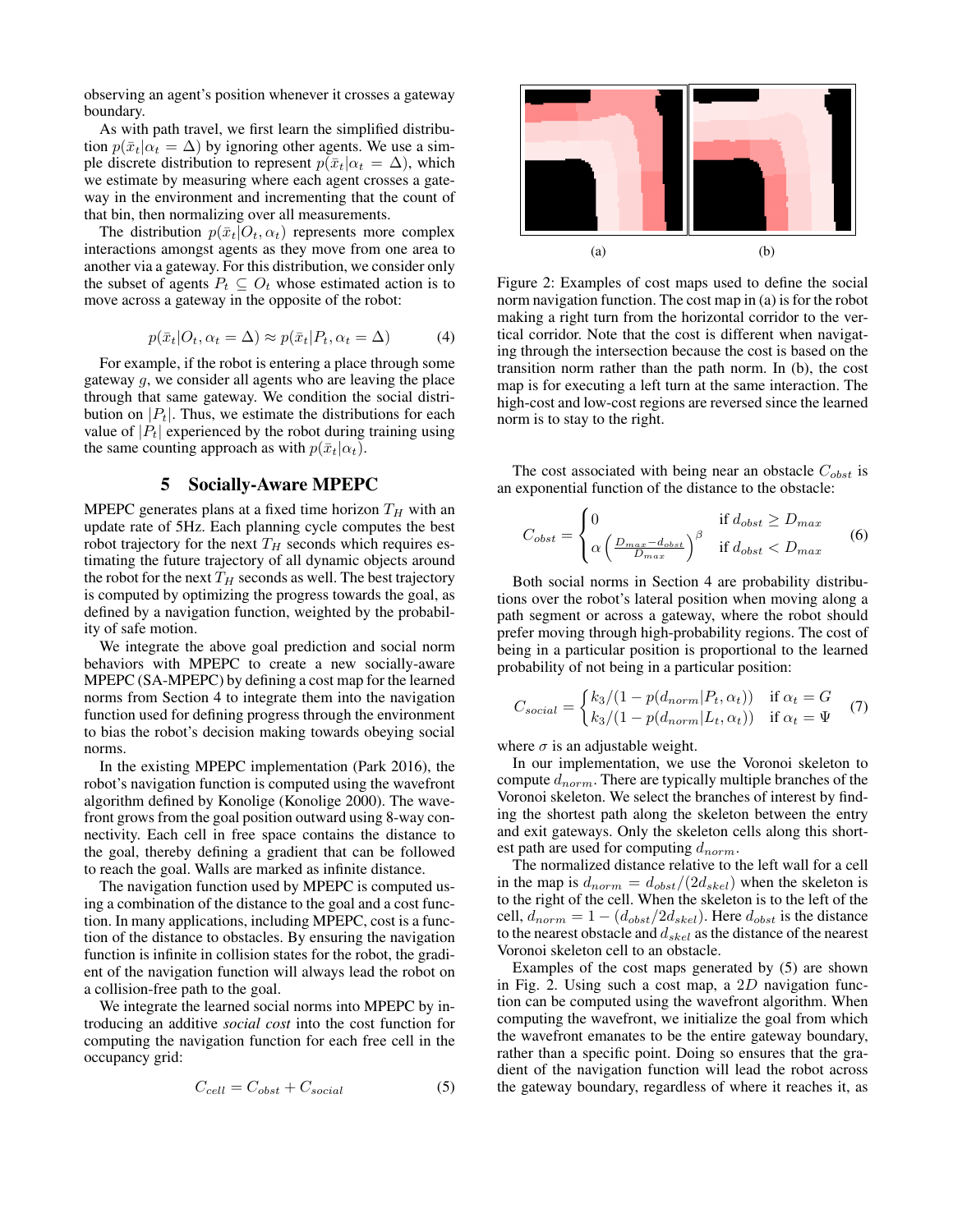

Figure 3: The test environment used for evaluation, showing trajectories generated by MPEPC (blue) and SA-MPEPC (orange). All trajectories follow a figure-of-eight pattern, CW around the left loop and CCW around the right loop. (This figure is best viewed magnified and in color.)

opposed to forcing it across at a single point, which isn't necessary for topological navigation.

# 6 Evaluation and Results

#### 6.1 Experimental Methods

The goal of our socially-aware navigation algorithm is to enable the robot to learn how to behave in different social navigation situations, thereby improving its interactions with pedestrians to allow more socially acceptable and safer motion through the environment.

To test the effectiveness of our algorithm, we have implemented the socially-aware MPEPC algorithm on our robotic wheelchair, Vulcan (Williams et al. 2017). Vulcan is equipped with two Hokuyo URG-30LX lasers, an IMU, and wheel encoders. The software runs on a standard laptop with an Intel i7-4800MQ processor and 8GB of memory.

We learned the distributions in (3) and (4) using training data collected by Vulcan during autonomous explorations of campus buildings at the University of Michigan. While exploring, Vulcan was controlled using the MPEPC algorithm described in (Park 2016).

To evaluate the effectiveness of our new approach, we compare the performance of SA-MPEPC against the previous MPEPC algorithm. For this evaluation, we performed approximately 90 minutes of autonomous circuits with each algorithm around the figure-8 loop shown in Fig. 3. These circuits were performed at varying times of day, so the robot would encounter a more varied set of social situations and pedestrians. During autonomous navigation, the robot's pose and velocity were estimated at 50Hz, and the position and velocity of pedestrians were estimated at 20Hz using only the onboard laser sensors.

All robot-human interactions were with people carrying out their daily activities unaware of the experiment being performed. To ensure the safety of others, Vulcan was operated during all experiments by one of the authors who would manually intervene if unsafe conditions were detected.



Figure 4: The distributions over the normalized lateral position of the robot show a clear shift to the right for both (a) travel along paths and (b) transitions across gateways.



Figure 5: The observed pedestrian positions also see a shift to the right, though the effect is less dramatic.

# 6.2 Lateral Position During Navigation

In our approach, preferences for behavior influenced by social norms are learned as probability distributions over the agent's lateral position. Lateral position represented using the normalized distance from the left wall, with a distance of 0 being the agent touching the left wall and a distance of 1 touching the right wall. Since the test was performed in the US, the robot successfully learning and following social norms will be demonstrated by a significant increase (closer to 1) in the normalized lateral position of the robot.

The results of our experiment demonstrate a clear rightward shift in the robot's position while traveling along a path and across transitions, as can be seen in Fig. 4. We compared Gaussian distributions computed from the experimental data (Table 1) and found a significant difference between MPEPC and SA-MPEPC ( $p < .001$ ,  $t = 349$ ) supporting the hypothesis that a robot controlled by SA-MPEPC travels along paths closer to the right wall. Similarly, comparing Gaussian distributions for the lateral position when transitioning between areas, we found a significant difference between SA-MPEPC and MPEPC ( $p < .001$ ,  $t = 41.9$ ).

In analyzing our data, we also explored how the robot's adherence to social norms affects the behavior of other agents in the environment.

We hypothesize that the robot's more normative behavior improves the adherence to norms of agents the robot interacts with. Table 1 shows a significant rightward shift in the lateral position of observed agents traveling along paths  $(p < .001, t = 19.35)$ . The shift in the mean of 0.07 corresponds to  $15 - 20$ cm in the test environment, depending on the corridor. We do not, however, find a significant dif-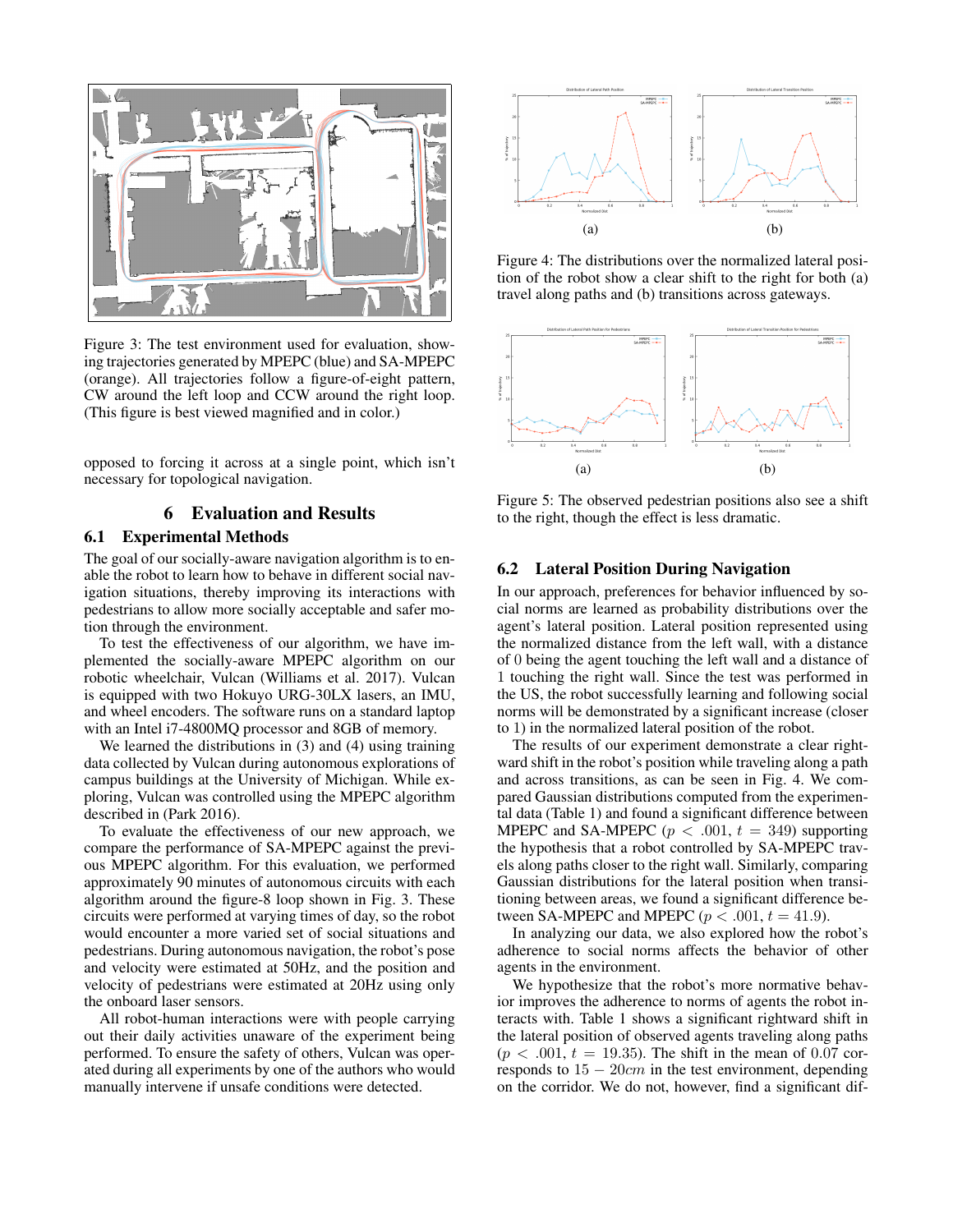Table 1: Distribution of normalized lateral positions for the robot and observed pedestrians, for travel along paths and transitions across gateways.

|                                                       | SA-MPEPC | MPEPC                                  | p-value      |
|-------------------------------------------------------|----------|----------------------------------------|--------------|
| Robot Path                                            |          | $0.66 \pm 0.02$ $0.48 \pm 0.03$ < 0.01 |              |
| Robot Transition                                      |          | $0.61 \pm 0.03$ $0.49 \pm 0.05$ < 0.01 |              |
| Pedestrian Path                                       |          | $0.62 \pm 0.08$ $0.55 \pm 0.09$ < 0.01 |              |
| Pedestrian Transition $0.58 \pm 0.08$ $0.57 \pm 0.07$ |          |                                        | $\langle .3$ |

Table 2: Comparison of oncoming passing behaviors: minimum passing distance and frequency of passing on the left.

|           | <b>SA-MPEPC</b>                              | <b>MPEPC</b> | p-value |
|-----------|----------------------------------------------|--------------|---------|
| Count     | 61                                           | 42.          |         |
|           | Distance (m) $0.52 \pm 0.22$ $0.50 \pm 0.24$ |              | $\lt$ 4 |
| $\%$ Left | 88.5                                         | 59.5         | <.001   |

ference in the lateral position of transitions between the two approaches ( $p < .3, t = 0.6745$ ).

# 6.3 Oncoming Pedestrian Avoidance Behavior

In addition to lateral positioning while navigating, we explored the behavior of SA-MPEPC when faced with another common scenario: passing an oncoming pedestrian moving the opposite direction along a corridor. During our experiment, performed 42 oncoming passes with MPEPC and 61 oncoming passes with SA-MPEPC. The data is presented in Table 2.

To assess the safety of the passing behavior, we looked at the passing distance between the robot and the oncoming pedestrians. We found no significant difference ( $p < .4$ ,  $t = 0.372$ ) between the average passing distance of  $0.52m$ for SA-MPEPC versus 0.50m for MPEPC. This behavior is expected because MPEPC does not rely on the navigation function to ensure the safety of the vehicle and pedestrians because progress towards the goal is weighted the probability of collision with pedestrians. Therefore, safe distances are determined by the uncertainty of the robot's perception of the environment, along with encoded preferences on passing distances, which do not change between SA-MPEPC and MPEPC.

While the passing distance is similar, the qualitative behavior (pass on the left or the right) of SA-MPEPC does show improved conformance to passing norms. In the US, the expected behavior is for each agent to stay to the right, so an oncoming pedestrian will be to the left when passing. We found a significant increase ( $p < .001$ ,  $z = 3.421$ ) in the percent of time SA-MPEPC passes an oncoming pedestrian on their left.

This improvement in passing behavior comes from the



Figure 6: 2D histograms encoding the number of robotpedestrian interactions at each combination of normalized lateral positions of the pedestrian (x) and robot (y). SA-MPEPC has a dominant peak in the lower right corner, corresponding to both the pedestrian and robot being on their own right sides of the corridor. In contrast, MPEPC has a much weaker peak in the bottom right corner and more interactions with a left-side robot and right-side pedestrian (top right) or a left-side robot and left-side pedestrian (top left).

preference to stay to the right. Often, the robot is already moving to the right, so an oncoming pedestrian, also moving on their right, can simply pass the robot with no deviation from the trajectory. In more complex situations, where the robot is not moving along the right side of the corridor, perhaps due to clutter or other pedestrians, the learned norm encodes a preference to move right. As a result, the gradient in the navigation function will bias the robot to move right to avoid the collision.

# 7 Discussion

In order to function well in our society, robots must be able to learn and follow human social norms. We have shown how a robotic wheelchair, Vulcan, designed for safe motion in environments with many human pedestrians, can learn human social norms for travel in the shared environment. The hybrid topological-metrical spatial representation we use is critical for abstracting behavior in the environment, providing two major benefits: (a) tractable representation of observed behavior, and (b) generalization of learned norms to previously unseen environments.

Vulcan's baseline motion planner (MPEPC (Park 2016)) can guarantee safe motion, but it optimizes safe progress toward its target without a bias toward any lateral position. In our experiments, Vulcan observes a bias in lateral positions of moving pedestrians, and interprets this bias as a social norm that it should follow. This social norm is embodied in an extended motion planner (SA-MPEPC). Vulcan follows this social norm, both as it moves along path segments and also as it performs right or left turns at decision points in the environment (Fig. 3).

We also observed that when Vulcan behaves according to this social norm (using SA-MPEPC), human pedestrians that Vulcan encounters follow the social norm more strongly than they did in the original condition, illustrating the mutually-reinforcing nature of social norms.